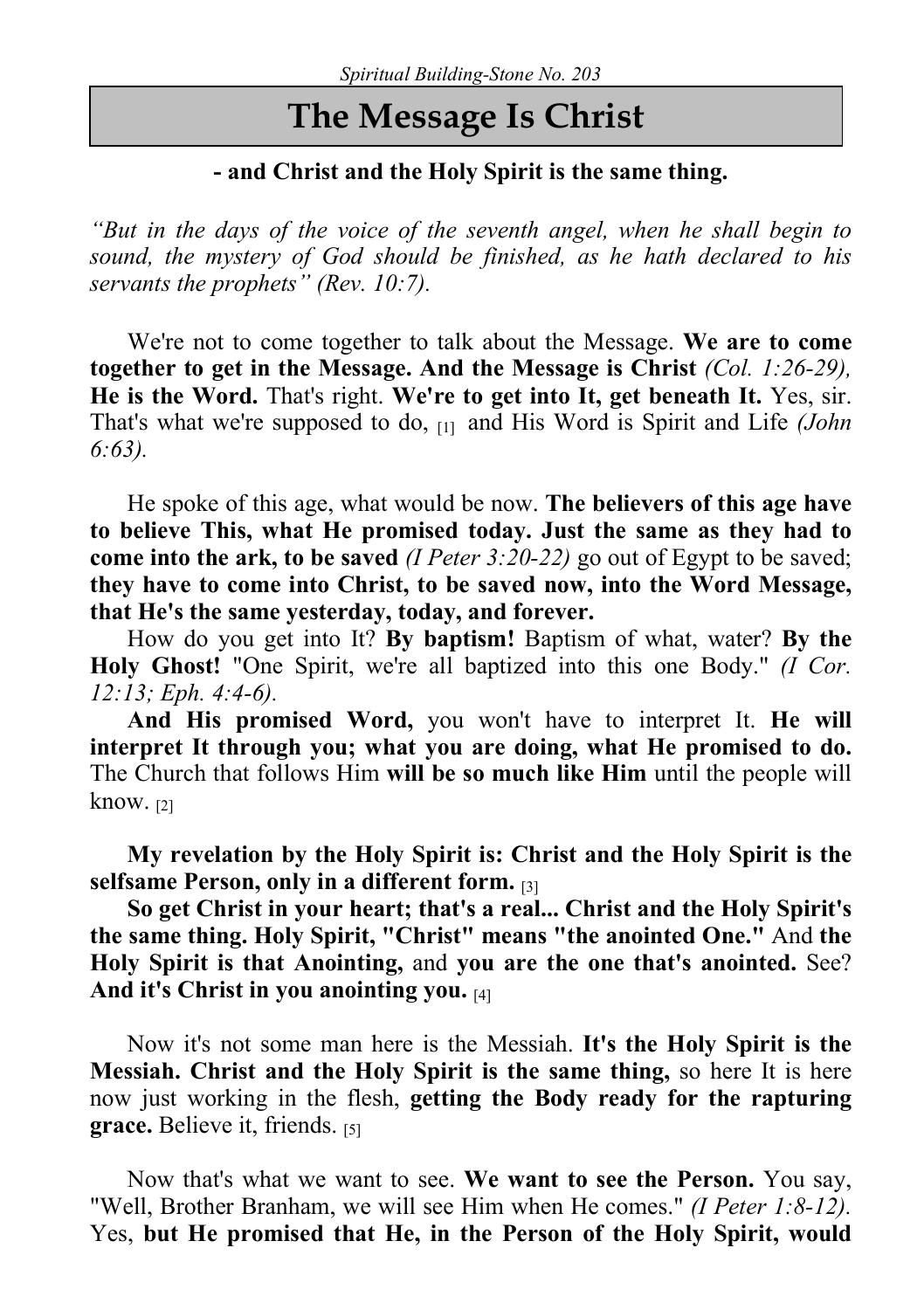come in the last days and would be with us, even in us, to the end of the world. And the things that He did, we would do also. He said, in Hebrews 13:8, "He is the same yesterday, today, and forever." Now there would only be one way to know what He is today.

We find we couldn't find Him in fine lecturers, 'cause we find people who can stand up and can explain the Word in such a way, it's just breathtaking. But when we find it, it's still just a lecture. See, just a lecture, it's the mechanics. And we find the entertainer who can go through all the actions, and so forth, but that still isn't it. That isn't what we're looking for. We find the religious type, with their robes on, and so forth, that still isn't what we're looking for. See? No.

We're looking for the Person, Jesus Christ. See, the Person, Jesus Christ! [6]

Now, look at the promise of the last days. And here we see it vindicated right before us, the present coming of the Holy Spirit and the works that He was supposed to do, and we find it right among us.  $[7]$ 

Moses knew intellectually that he was a deliverer. But when he thought the children of God would understand him when he slew the Egyptian, the first little rumor come up he wasn't perseverant at all  $(Exod. 2:11-15)$ . Just before he even got to Pharaoh, he took for the desert, because he wasn't perseverant. He wasn't too sure. He just knew it from the Word standpoint, the promise.

But one day he saw a bush that was afire, and it was burning, and it did not consume. So Moses went up the mountainside. And setting back in that bush was that big Pillar of Fire that was to lead him the rest of his days. And in this Pillar of Fire spoke out a Voice: "I have seen the afflictions of my people. I've heard their groanings and I remember My promise to Abraham, and I'm come down to deliver them. Now, go down there." (Exod. 3:1-9).

Oh, don't miss it, church. You might know it from a Word standpoint. You might know that the Bible said the prayer of faith shall save the sick. But you pray until God says the prayer of faith saves you (James 5:16). That's the difference. [8]

And if you've got the baptism of the Holy Ghost, it can only point to Christ, and Christ is the Word. [9]

The Word Itself is Spirit; it's Spirit in Word form (John 6:63). And then, you see, when It is quickened or brought to Life, the Spirit of the Word goes to work and acts. [7]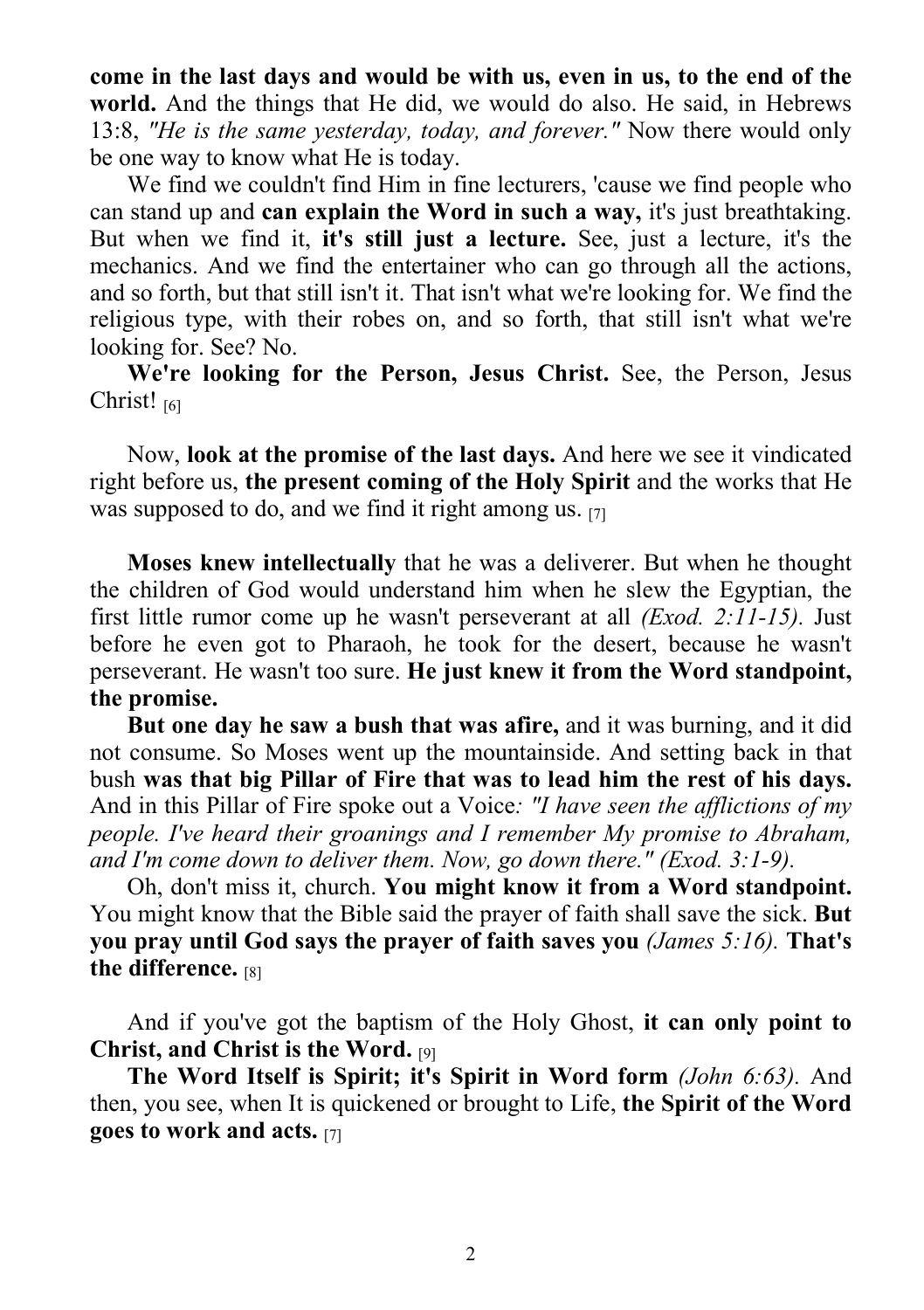The Spirit leads with the Word, 'cause the Spirit can only come out of the Word, 'cause His Word is Spirit. The real true Spirit of God can only speak the Word of God. [10]

But, remember, the last thing is His Divine Presence, the Word Itself. He is the Word. The Head, the Word, It's coming to the Body. [5]

Now, Paul speaking here now, and in this sense, the Spirit-Word, "We are ministers, not of the letter, the law; but able ministers of the Spirit," that the Spirit takes the letter and manifests It (II Cor. 3:4-6).

That was just law, you had to go look at it, say, "Thou shall not commit adultery. Thou shall not steal. Thou shall not lie. Thou shall not do this, that, or the other." See? You had to look at that (Deut. 5:6-21).

But this is Spirit that comes upon the promised Word for this age, and brings forth and manifests, not two tables of stone, but the Presence of the living God. Not a mythical thought somebody made up, or some Houdini, a trick; but the very promise of God revealed and made manifest right before us. [11]

No matter how religious you are, how many churches you belong to, how many books your name's on, if that genuine Holy Ghost is in you - which is this Word manifested  $(John\ 6:63)$  - you'll see the Message and the hour, because it's the Holy Ghost that does it (John 8:31-32; John 14:16-20). But there has to be something light that off, inspiration strike you. And if you pour water on the ground, on the ground, on the ground, and there's no seed in there to strike it, how can it ever bring forth anything? There's nothing there to bring forth. That is, that only the Elected of God will see It (I Thess. 1:4-6; Eph. 1:3-4).

The Elected of God seen It in Noah's time, Moses' time, Jesus' time, the apostles' time, Luther's time, Wesley's time, Pentecostal time, because that was the Seed that was on the earth when this inspiration was poured out  $(Eph. 1:3-6)$ . Now while the inspiration's poured out, to gather the Bride together, it's only those who are Elected will see It. Jesus said, "I thank Thee, Father, that Thou hast hid these things from the eyes of the wise and prudent, and revealed It to babes such as will learn" (Matt. 11:25-27). Now, inspiration has to strike it.

Now, when the inspiration struck Job, that did it. He had It then! Now, we find out, there comes a time of these crisis when the press is right on. And you look around today, look at the condition we're living in. Aren't we living in a modern Sodom and Gomorrah? Hasn't the world come back? That was a Gentile world that was destroyed then, by fire. Didn't Jesus say, in Saint Luke 17:28-30, that, "As it was in the days of Sodom, so shall it be in the coming of the Son of man, when the Son of man is being revealed"?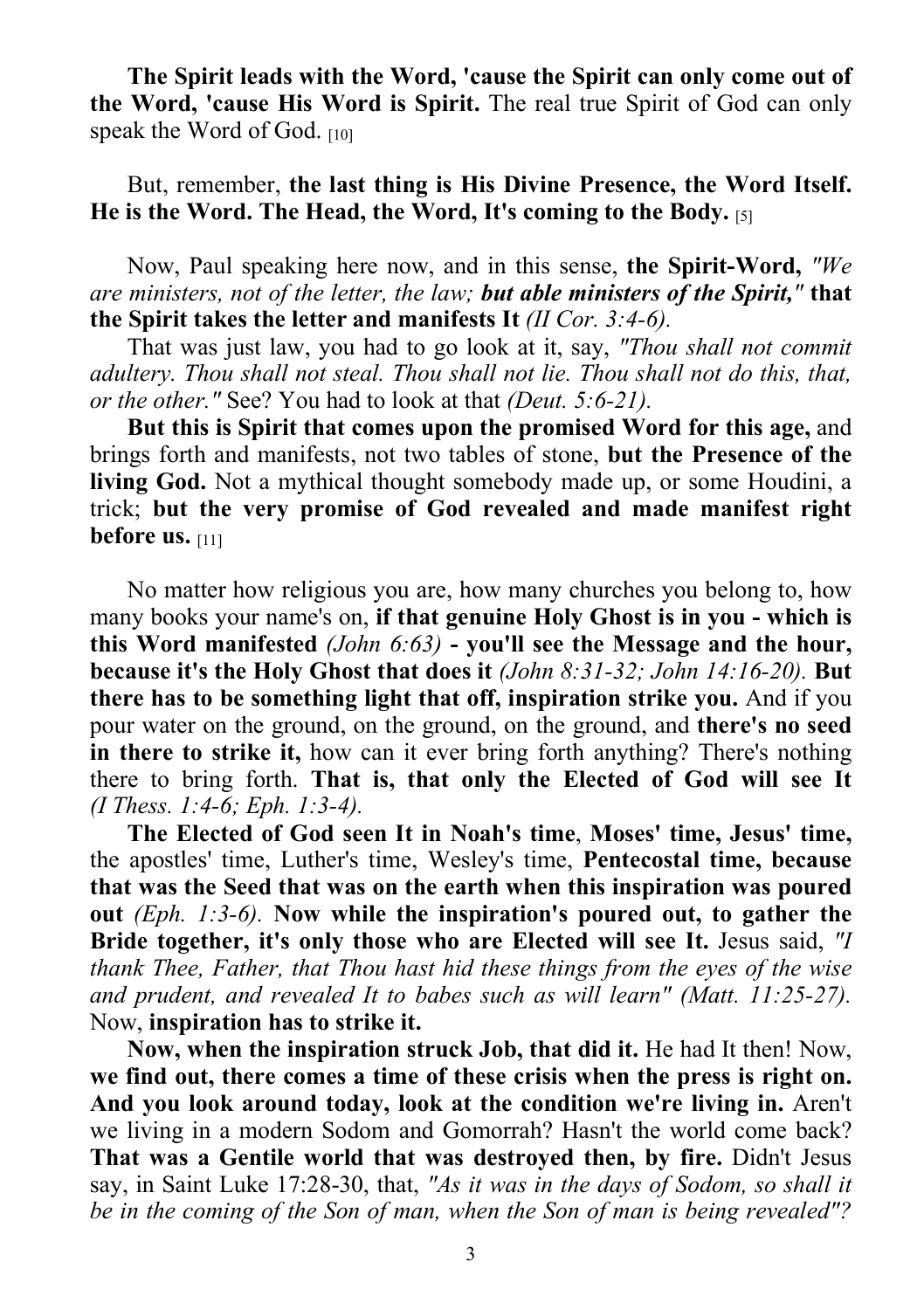What is a "revealed"? Is a secret made known, a revelation; is to reveal or make known a secret. [12]

All down through the ages, they receive the Holy Spirit, but not in the measure that they have It now, 'cause it's a restoration of the first. As we take the candlesticks, Alpha and Omega, how they lit the first candle; it went higher and higher, and got dimmer and dimmer; then come back again. See? First and last, and so forth.

Now, but in this church age, the Message is being poured into the church. But the church body, itself, in altogether… [13]

The church, too, has departed from what she originally was. She is a hybrid. That is, the church nominal is a hybrid. People say, "I am a Baptist." It wasn't so in the beginning. "I am Methodist." It wasn't so in the beginning. Instead of the straight Word of God, instead of the Spirit-filled men in the church who were led by Spirit-given revelation, there are now creeds, and by-laws, and the educated guesses of educated men. Learning has taken the place of revelation. Reason has replaced faith. Program has replaced spontaneous praise in the Holy Ghost. It wasn't so from the beginning. The whole specie has changed. It has become a hybrid church.  $[14]$ 

You see, the Scripture is inspiration. You'll never be able to know the Scripture just by setting down and reading It from a theological standpoint, from an educational standpoint; it never has worked.

I was speaking with a Baptist minister not long ago, he said, "Until we learn the correct Greek, until we..."

I said, "In the Nicaea Council, before that, they were arguing about the Greek words in the Bible." You'll never know It.

The Bible is to be revealed by inspiration. That's the only thing, the revelation. Jesus told Peter, "Upon this rock." This rock of revelation reveals Who He is. "Blessed art thou Simon, son of Jonas, flesh and blood has not revealed this to you, but My Father which is in Heaven has revealed this to you; upon this rock I'll build My Church." (Matt. 16:17-18). Not upon Peter, not upon Himself, but upon the spiritual revelation of Who He was.  $[15]$ 

Now we find out, that when Peter come up into the audience, where Jesus was; Jesus, never seeing him before, turned and looked at him, and said, "Your name is Simon, you are the son of Jonas." (John  $21:15-17$ ). Not only did He know him, but He knew his godly old father that had instructed him. And Peter, without enough education to sign his name, considered an ignorant and an unlearned man, who it pleased God to make him the bishop at Jerusalem, and Jesus give him the keys to the Kingdom *(Matt.*) 16:13-20) and made him the head of the church. This man, upon this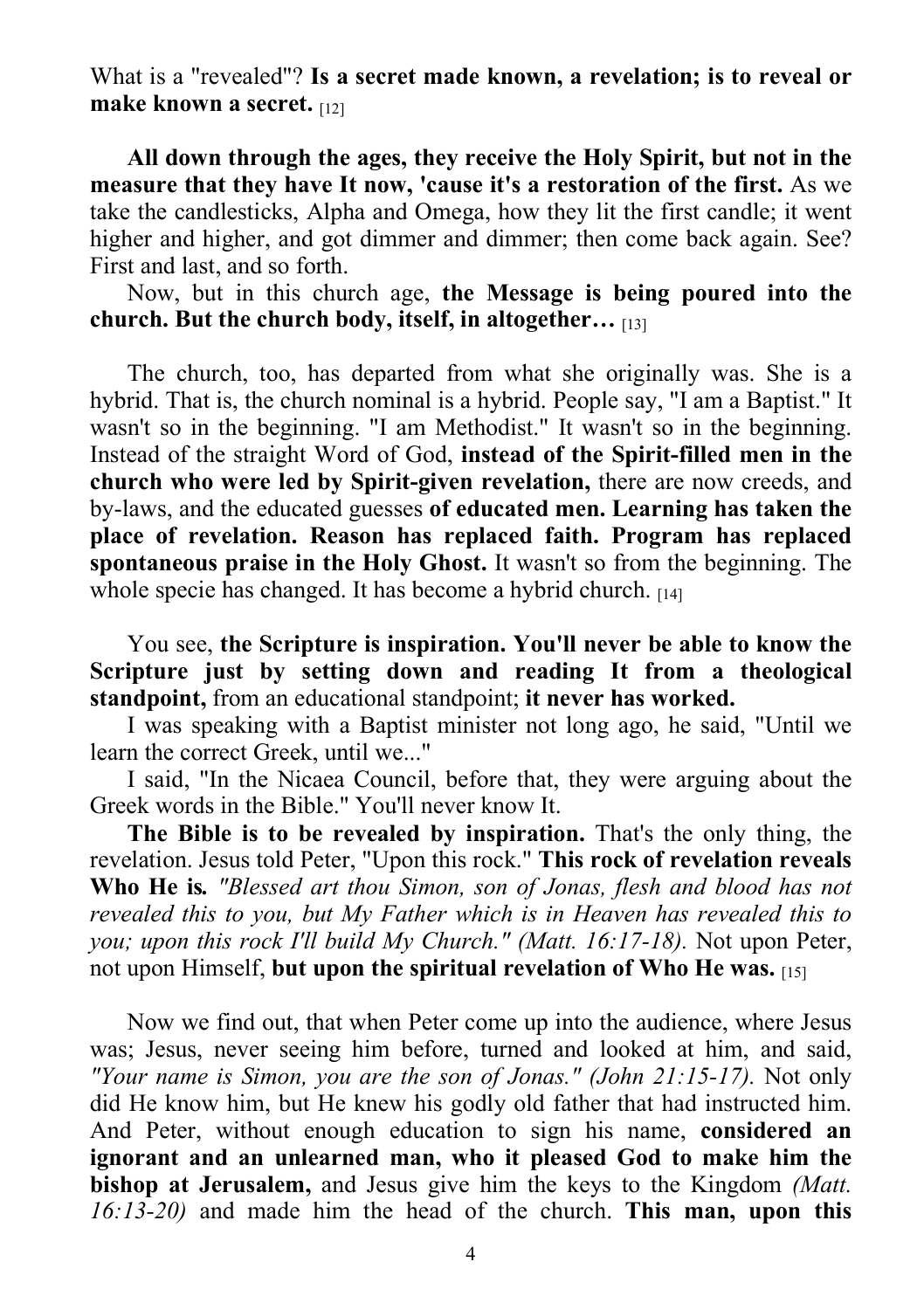revealed revelation, knowing what Messiah was to be, he said, recognized Him as Messiah, and fell at His feet, because He did that. [16]

Now, God hides His Message between the lines. The seminary will never know It. That's right. No, no. It's a love story.

And if you're in love with God, and God's Spirit is in you, the Holy Spirit Himself is the Interpreter of this Word. [17]

You know, if you read the Word right like this here, it's all right, but you sure miss the meanings of It. The Word is written between the lines. Jesus said, "I've hid It from the eyes of the wise and prudent and revealed It to babes such as will learn." (Matt. 11:25-27). These theological seminaries are just like them priests were back there, and the high priest, and all of them that read the Word but failed to see Jesus being the Christ. See what I mean? [18]

Then we find out, after all these trials and testings, one little part we want to get to. Do you like to read between the lines? Why, the best part of the Bible is written between the lines. Sure it is. The Bible is hidden from every seminary. You don't know God by the seminary experience; you know Him by a born again experience (*I Peter 1:22-23*). That's right.

Then when God, writing His letter, then He's got it hidden, like a letter from my wife. She writes me a letter, but I read between the line, because I love her; and I can just about know what she's talking about. No matter what she says on the paper, I know what she means, because I love her. And that's the way you do when you love the Lord Jesus and you pick up the Bible. It's a different Book then. After you're born again, God gets a hold of you and begins to reveal Himself to you through the Word.

Born again from Above  $(John 3:3-5)$ . Then we are active, active in things from Above  $(Col. 3:1-4)$ , and, for His Life is in us, which is His Word vindicating the Word Itself. The Spirit that's in you is the Word made flesh in you. The Spirit minds the Word, and is active in vindicating the Word.

Now, the Spirit is not active in any denomination. It's not interested in making organization, because the Spirit Itself is contrary to the organization.

Now, we are active in the things from Above. The Spirit minds the Word. Now, that's right, 'cause the Spirit gives the Word Life. "The letter killeth; the Spirit giveth Life." (II Cor.  $3:4-6$ ).  $_{[201]}$ 

Now, my subject today, I trust that God will reveal this. And each time, if you who take the tapes and listen, and I hope and trust that you have had a spiritual understanding of what that God has been trying to get over to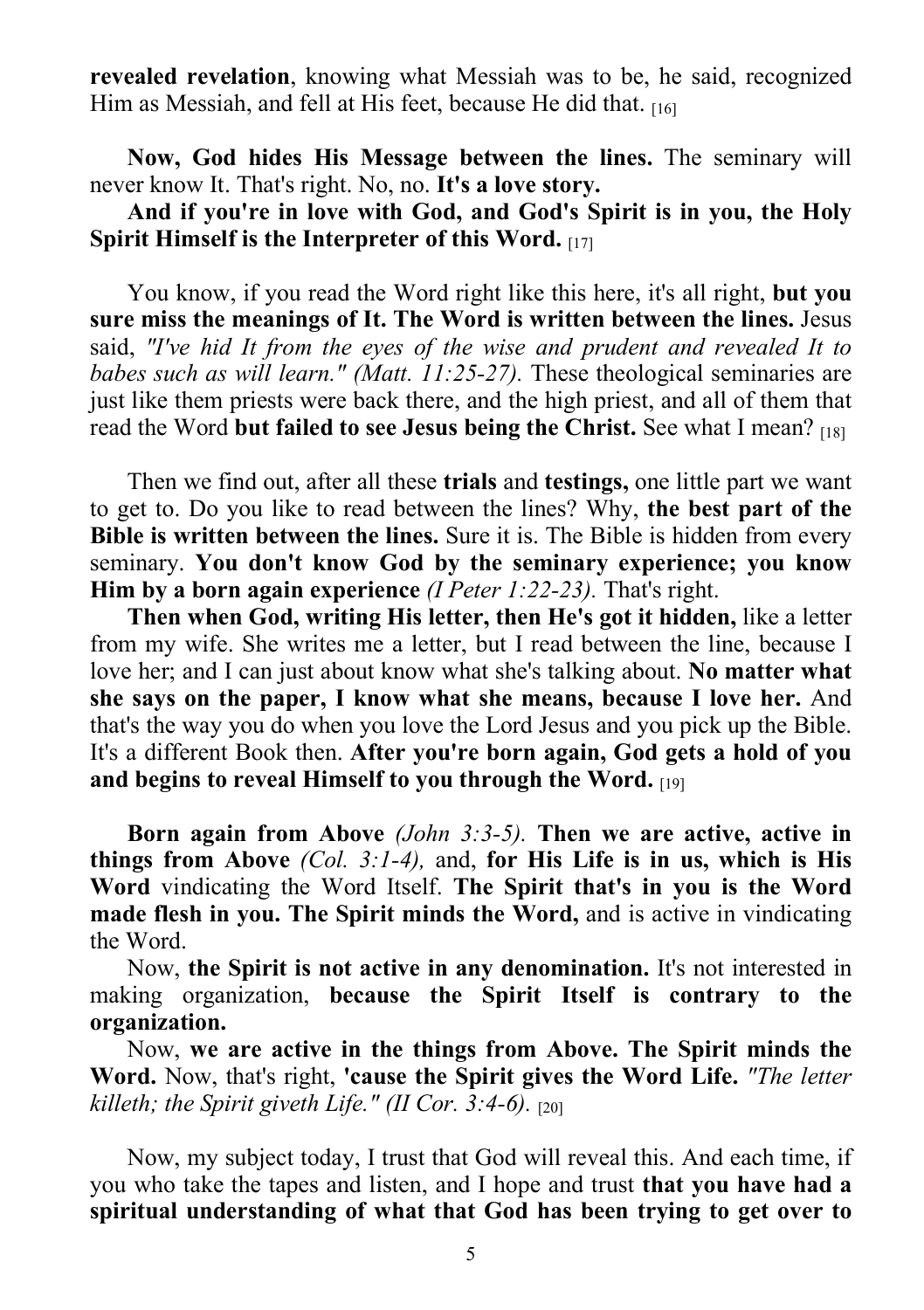the Church without saying it right out. See? It's a thing, sometime, we have to say things in such a way that it might thin down, it might bring some to go out, some to leave, and some to ponder over. But that's done purposely. It must be done that way.

Then it might be that some would say, "You mean God would purposely do a thing like that?" He certainly did. He does yet.

He said one day, when He had thousands around Him, "Except you eat of the Flesh of the Son of man, and drink His Blood, you have no Life in you." (John 6:53-58).

You can't explain faith. It's something that you believe, and it's so solid that there is nothing else will take its place.  $[11]$ 

That's the reason there's no way, at all, of ever being saved until you're ready to accept what you cannot explain. You've got to believe. "He that cometh to God must believe that He is" (Heb.  $11:6$ ). Now, there's no way of scientifically proving that, but you must believe it anyhow. And if you could prove it, then it would no more be an act of faith. God has so hidden Himself until you have to believe that He is, without seeing Him, know that He's there, anyhow. Whether you see it, or not, you believe it. Surely you believe it, anyhow. [21]

Jesus said that when He went away He would send His Spirit Which the world could not receive (John 14:17). That is right. The world, or world systems could not receive Him. That is what organization is--it is world system. Show me a world system church that is full of the Holy Ghost. I want to see it. If you can show me such a church you are finding a mistake in the Word. No sir. Not one of these messengers was organized. Either they were put out or got out because they were convicted of the sin of organization. How can the Holy Spirit possibly be in organization when it is organization that takes the place of the Spirit and denominations take the place of the Word? Remember, "Organization" is "DEATH". It just can't be any other way. If the world takes over, the Spirit departs. [22]

Remember, God is always in threes. Like Father, Son, and Holy Ghost; and justification, sanctification, baptism of the Holy Ghost; He's in threes.

Now, God is that message of repentance to the church nominal. God's in that message of Divine healing to the church Pentecostal. God's in the Message to the Bride. So we find out that all of them calling, one to this, this to that, and that to that. God calling the church out of the world; calling the church in the denominational church into Pentecost; and calling the Bride out of Pentecost. [23]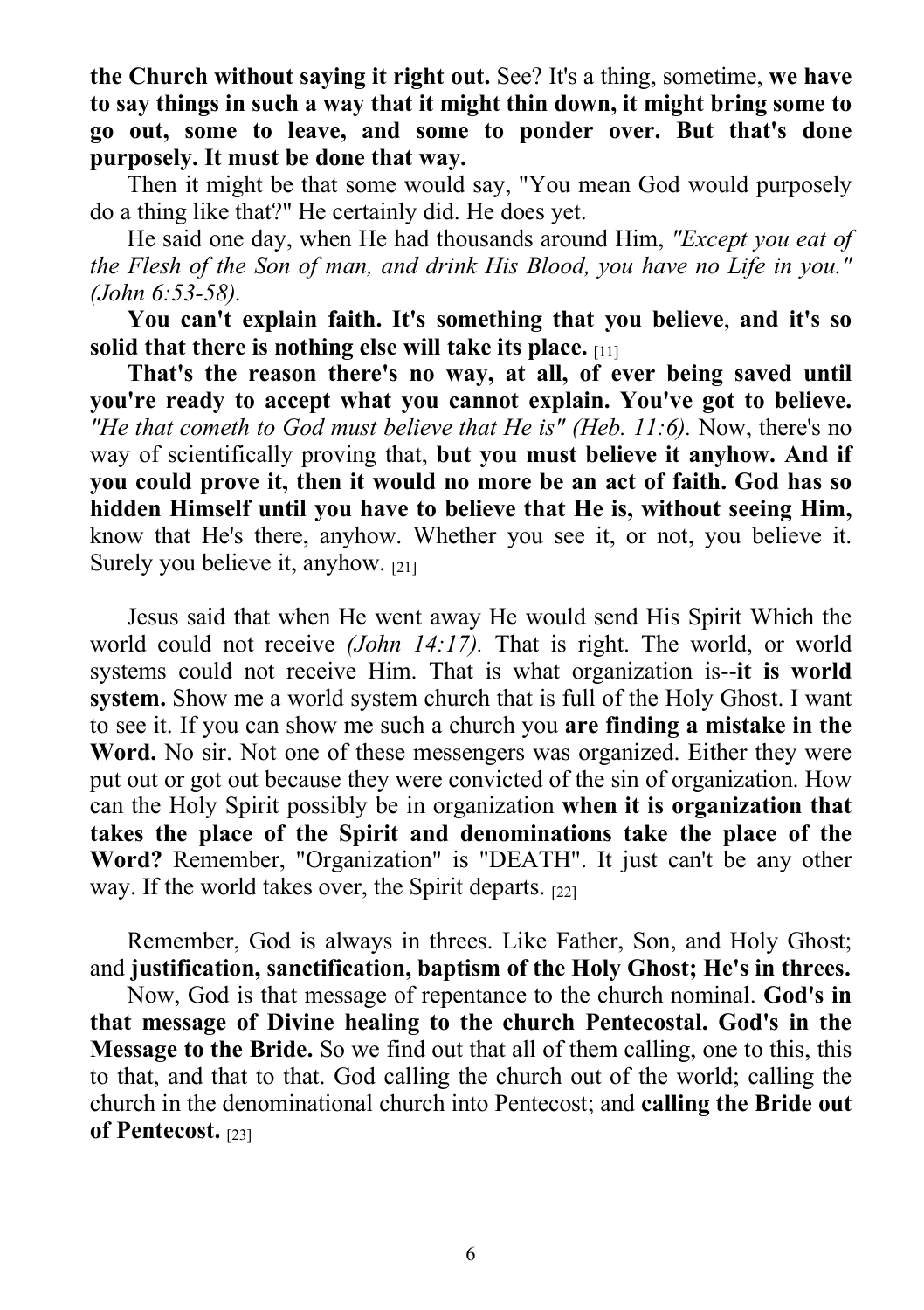Now, before we open the Bible, we know that this is text and God has a context written between the lines. You see? So, we can just read the text, and let God give us the context. [24]

But if you're reading between the lines and try to make It say something, that in between the lines says something different than what the lines say, then it's wrong. But it's got to agree, all the way through It. The Bible is just like a great jig-saw puzzle, if you'll excuse the expression. And if you just try to put it together just the way you look at it, you've got to have something over here to look at. If you don't, you'll ruin your scene. You'll have a cow picking grass on top of a tree. So it won't be right.

So that's the way it is when you try to put the Bible together with an intellectual understanding of It. You can't do it. It's a Spirit written Word, and it takes the Holy Spirit to place It together. Then you get the whole great picture from Eden out into chaos, and the way of the cross back home. That's the entire picture: God's redemption story of sending His own Son to redeem a lost and polluted people.  $[25]$ 

Now, we lose our glory, if we lose faith. Now, if we get away from faith, then we take the church into an intellectual realm. And many times, it's been thought amongst people, that because a congregation was large, and they had great churches, great steeples, and a great lot of well-dressed and groomed peoples, and a lot of finances, that they could afford such things, we many times, thought that was inspiring--that this certain church must be inspired. Or we've often referred to different ministers, who get out on the field and have great gatherings of crowds, and we think, sometimes, that they are the signs of inspiration. But that's not altogether the truth. That's human inspiration.

But the real inspiration comes by doing the will of God, whether it is a one or just a handful. Whether it is a big church or a small church, it matters not. Whether he is a great eloquent speaker or just a man that hardly knows his ABC's, it doesn't matter. It depends on the message that he's bringing, whether it is inspired by the Word of God or is it inspired by intellectual conceptions of human inspiration.

Some people can be inspired because of an eloquent speaker. That doesn't make it right. Sometimes they're inspired, because the man is so trained, till he could put his point over. That doesn't mean that it's of God. See? It's only through God's everlasting, eternal, blessed Word can we receive inspiration, and that's given by the Holy Ghost (II Tim.  $3:16-17$ ; II Peter 1:20-21). By faith we receive it.  $[26]$ 

I Corinthians 13:10 says this: "When that which is perfect is come, that which is in part shall be done away with." So all these little things of jumping up-and-down like a kid, trying to talk in tongues, and all these other things,